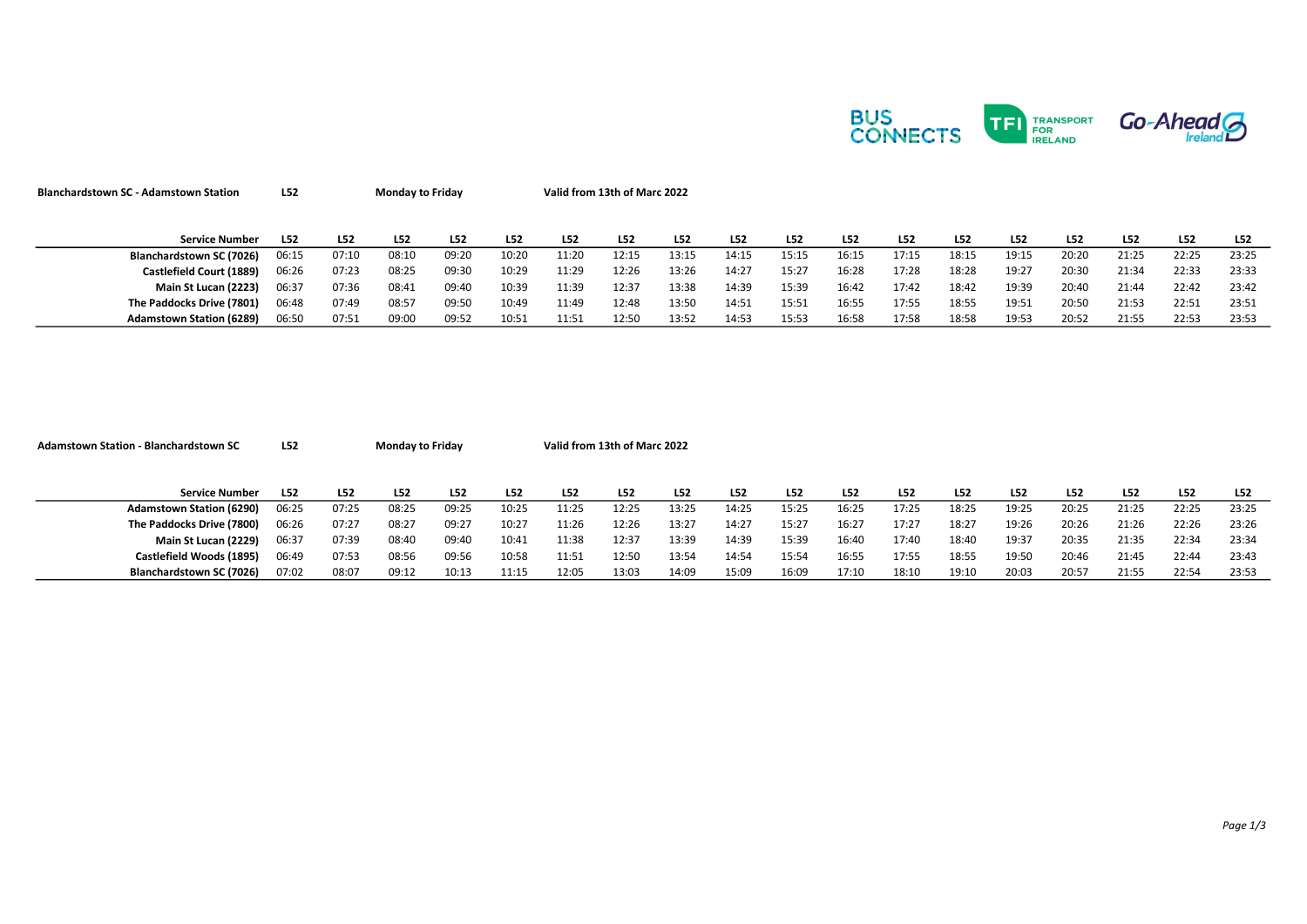| <b>Blanchardstown SC - Adamstown Station</b> | L52   | Saturday |       |       | Valid from 13th of Marc 2022 |       |       |       |       |       | <b>BUS</b> | <b>CONNECTS</b> |       | <b>THI</b> FOR | <b>TRANSPORT</b><br><b>IRELAND</b> | Go-Ahead A |       |       |
|----------------------------------------------|-------|----------|-------|-------|------------------------------|-------|-------|-------|-------|-------|------------|-----------------|-------|----------------|------------------------------------|------------|-------|-------|
| <b>Service Number</b>                        | L52   | L52      | L52   | L52   | L52                          | L52   | L52   | L52   | L52   | L52   | L52        | L52             | L52   | L52            | L52                                | L52        | L52   | L52   |
| <b>Blanchardstown SC (7026)</b>              | 06:15 | 07:15    | 08:15 | 09:10 | 10:10                        | 11:10 | 12:10 | 13:10 | 14:10 | 15:10 | 16:10      | 17:10           | 18:10 | 19:15          | 20:15                              | 21:15      | 22:15 | 23:15 |
| Castlefield Court (1889)                     | 06:23 | 07:23    | 08:24 | 09:20 | 10:20                        | 11:21 | 12:21 | 13:21 | 14:21 | 15:21 | 16:22      | 17:22           | 18:21 | 19:24          | 20:24                              | 21:23      | 22:23 | 23:23 |
| Main St Lucan (2223)                         | 06:32 | 07:32    | 08:33 | 09:31 | 10:30                        | 11:32 | 12:32 | 13:32 | 14:32 | 15:32 | 16:34      | 17:34           | 18:32 | 19:34          | 20:33                              | 21:32      | 22:31 | 23:31 |
| The Paddocks Drive (7801)                    | 06:40 | 07:41    | 08:42 | 09:41 | 10:40                        | 11:44 | 12:44 | 13:44 | 14:44 | 15:44 | 16:46      | 17:46           | 18:44 | 19:44          | 20:42                              | 21:41      | 22:39 | 23:39 |
| <b>Adamstown Station (6289)</b>              | 06:42 | 07:43    | 08:44 | 09:43 | 10:42                        | 11:46 | 12:46 | 13:46 | 14:46 | 15:46 | 16:48      | 17:48           | 18:46 | 19:46          | 20:44                              | 21:43      | 22:41 | 23:41 |

| <b>Adamstown Station - Blanchardstown SC</b> | L52   | Saturday |       |       |       |       | Valid from 13th of Marc 2022 |       |       |       |       |       |       |       |       |       |       |       |
|----------------------------------------------|-------|----------|-------|-------|-------|-------|------------------------------|-------|-------|-------|-------|-------|-------|-------|-------|-------|-------|-------|
|                                              |       |          |       |       |       |       |                              |       |       |       |       |       |       |       |       |       |       |       |
|                                              |       |          |       |       |       |       |                              |       |       |       |       |       |       |       |       |       |       |       |
| <b>Service Number</b>                        | L52   | L52      | L52   | L52   | L52   | L52   | L52                          | L52   | L52   | L52   | L52   | L52   | L52   | L52   | L52   | L52   | L52   | L52   |
| <b>Adamstown Station (6290)</b>              | 06:20 | 07:25    | 08:25 | 09:25 | 10:25 | 11:25 | 12:25                        | 13:25 | 14:25 | 15:25 | 16:25 | 17:25 | 18:25 | 19:25 | 20:25 | 21:25 | 22:25 | 23:25 |
| The Paddocks Drive (7800)                    | 06:21 | 07:26    | 08:26 | 09:26 | 10:26 | 11:26 | 12:26                        | 13:26 | 14:26 | 15:26 | 16:26 | 17:26 | 18:26 | 19:26 | 20:26 | 21:26 | 22:26 | 23:26 |
| Main St Lucan (2229)                         | 06:30 | 07:35    | 08:35 | 09:35 | 10:35 | 11:36 | 12:37                        | 13:37 | 14:36 | 15:36 | 16:36 | 17:36 | 18:35 | 19:35 | 20:35 | 21:35 | 22:35 | 23:34 |
| Castlefield Woods (1895)                     | 06:41 | 07:45    | 08:45 | 09:45 | 10:46 | 11:48 | 12:49                        | 13:49 | 14:48 | 15:48 | 16:48 | 17:48 | 18:46 | 19:46 | 20:46 | 21:45 | 22:45 | 23:43 |
| Blanchardstown SC (7026)                     | 06:52 | 07:55    | 08:55 | 09:55 | 10:57 | 12:00 | 13:01                        | 14:01 | 15:00 | 16:00 | 17:00 | 18:00 | 18:57 | 19:57 | 20:57 | 21:55 | 22:55 | 23:53 |